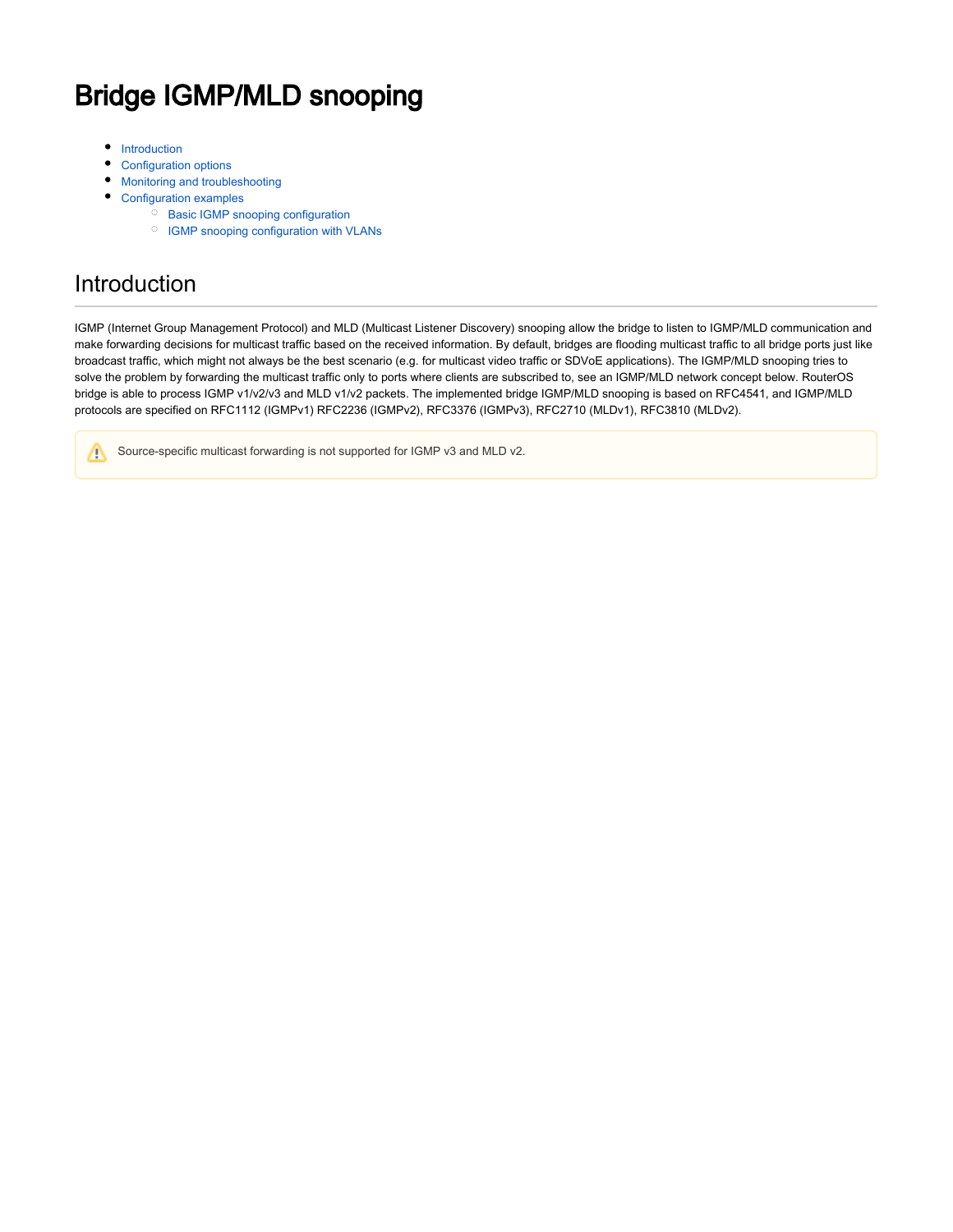

The bridge will process the IGMP/MLD messages only when igmp-snooping is enabled. Additionally, the bridge should have an active IPv6 address in order to process MLD packets. At first, the bridge does not restrict the multicast traffic and all multicast packets get flooded. Once IGMP/MLD querier is detected by receiving an IGMP/MLD query message (the query message can be received by an external multicast router or locally by bridge interface with enabled multicast-querier), only then the bridge will start to restrict unknown IP multicast traffic and forward the known multicast from the multicast database (MDB). The IGMP and MLD querier detection is independent, which means that detecting only IGMP querier will not affect IPv6 multicast forwarding and vice versa. The querier detection also does not restrict the forwarding of non-IP and link-local multicast groups, like 224.0.0.0/24 and ff02::1.

⋒ CRS3xx series devices with Marvell-98DX3236, Marvell-98DX224S or Marvell-98DX226S switch chip are not able to distinguish non-IP/IPv4 /IPv6 multicast packets once IGMP or MLD querier is detected. It means that the switch will stop forwarding all unknown non-IP/IPv4/IPv6 multicast traffic when the querier is detected. This does not apply to certain link-local multicast address ranges, like 224.0.0.0/24 or ff02::1.

## <span id="page-1-0"></span>Configuration options

This section describes the IGMP and MLD snooping bridge configuration options.

Sub-menu: /interface bridge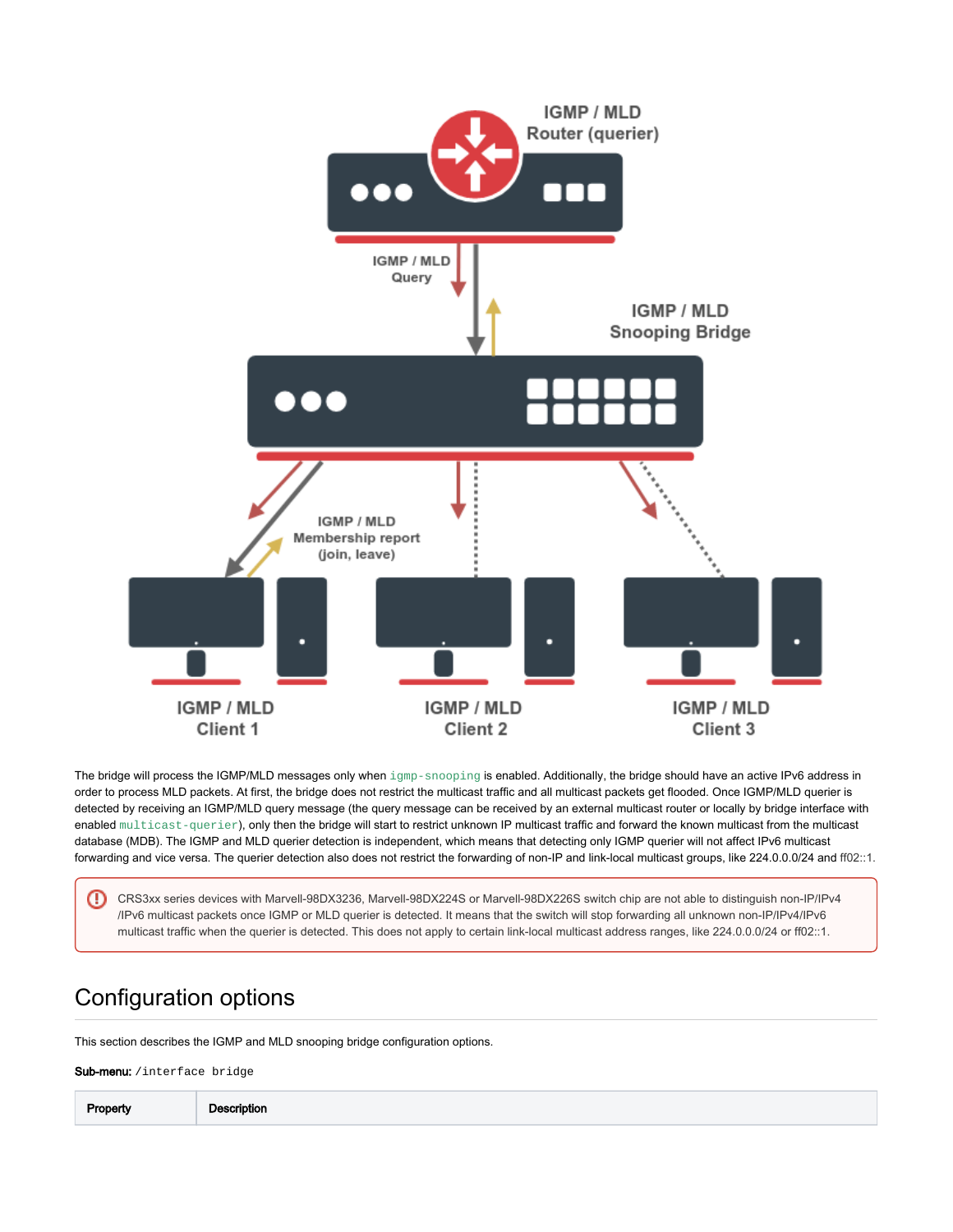| igmp-snooping (yes<br>/ no; Default: no)                                                          | Enables IGMP and MLD snooping.                                                                                                                                                                                                                                                                                                                                                                                                                                                                                                                                                                                                                                                                                                                                                                                                                                                                                                                                                                                                                                                                                             |
|---------------------------------------------------------------------------------------------------|----------------------------------------------------------------------------------------------------------------------------------------------------------------------------------------------------------------------------------------------------------------------------------------------------------------------------------------------------------------------------------------------------------------------------------------------------------------------------------------------------------------------------------------------------------------------------------------------------------------------------------------------------------------------------------------------------------------------------------------------------------------------------------------------------------------------------------------------------------------------------------------------------------------------------------------------------------------------------------------------------------------------------------------------------------------------------------------------------------------------------|
| igmp-version $(2/3;$<br>Default: 2)                                                               | Selects the IGMP version in which IGMP membership queries will be generated when the bridge interface is acting as an IGMP<br>querier. This property only has an effect when $\text{igmp-snopping}$ and $\text{multicast-querier}$ is set to yes.                                                                                                                                                                                                                                                                                                                                                                                                                                                                                                                                                                                                                                                                                                                                                                                                                                                                          |
| last-member-interval<br><i>(time</i> ; Default: <b>1s)</b>                                        | When the last client on the bridge port unsubscribes to a multicast group and the bridge is acting as an active querier, the bridge<br>will send group-specific IGMP/MLD query, to make sure that no other client is still subscribed. The setting changes the response<br>time for these queries. In case no membership reports are received in a certain time period (last-member-interval * last-<br>member-query-count), the multicast group is removed from the multicast database (MDB).<br>If the bridge port is configured with fast-leave, the multicast group is removed right away without sending any queries.<br>This property only has an effect when igmp-snooping and multicast-querier is set to yes.                                                                                                                                                                                                                                                                                                                                                                                                     |
| last-member-query-<br>count ( <i>integer: 0</i><br>4294967295;<br>Default: 2)                     | How many times should last-member-interval pass until the IGMP/MLD snooping bridge stops forwarding a certain<br>multicast stream. This property only has an effect when igmp-snooping and multicast-querier is set to yes.                                                                                                                                                                                                                                                                                                                                                                                                                                                                                                                                                                                                                                                                                                                                                                                                                                                                                                |
| membership-interval<br>(time; Default: 4m20s)                                                     | The amount of time after an entry in the Multicast Database (MDB) is removed if no IGMP/MLD membership reports are received<br>on a bridge port. This property only has an effect when $\text{jump-nooping}$ is set to yes.                                                                                                                                                                                                                                                                                                                                                                                                                                                                                                                                                                                                                                                                                                                                                                                                                                                                                                |
| mld-version $(1/2,$<br>Default: 1)                                                                | Selects the MLD version in which MLD membership queries will be generated, when the bridge interface is acting as an MLD<br>querier. This property only has an effect when the bridge has an active IPv6 address, igmp-snooping and multicast-<br>querier is set to yes.                                                                                                                                                                                                                                                                                                                                                                                                                                                                                                                                                                                                                                                                                                                                                                                                                                                   |
| multicast-querier (ye<br>s / no; Default: no)                                                     | Multicast querier generates periodic IGMP/MLD general membership queries to which all IGMP/MLD capable devices respond<br>with an IGMP/MLD membership report, usually a PIM (multicast) router or IGMP proxy generates these queries.<br>By using this property you can make an IGMP/MLD snooping enabled bridge to generate IGMP/MLD general membership<br>queries. This property should be used whenever there is no active querier (PIM router or IGMP proxy) in a Layer2 network.<br>Without a multicast querier in a Layer2 network, the Multicast Database (MDB) is not being updated, the learned entries will<br>timeout and IGMP/MLD snooping will not function properly.<br>Only untagged IGMP/MLD general membership queries are generated, IGMP queries are sent with IPv4 0.0.0.0 source address,<br>MLD queries are sent with IPv6 link-local address of the bridge interface. The bridge will not send queries if an external IGMP<br>/MLD querier is detected (see the monitoring values igmp-querier and mld-querier).<br>This property only has an effect when igmp-snooping is set to yes.              |
| multicast-router (dis<br>abled   permanent  <br>temporary-query;<br>Default: temporary-<br>query) | A multicast router port is a port where a multicast router or querier is connected. On this port, unregistered multicast streams and<br>IGMP/MLD membership reports will be sent. This setting changes the state of the multicast router for a bridge interface itself.<br>This property can be used to send IGMP/MLD membership reports and multicast traffic to the bridge interface for further<br>multicast routing or proxying. This property only has an effect when igmp-snooping is set to yes.<br>disabled - disabled multicast router state on the bridge interface. Unregistered multicast streams and IGMP/MLD<br>٠<br>membership reports are not sent to the bridge interface regardless of what is configured on the bridge interface.<br>٠<br>permanent - enabled multicast router state on the bridge interface. Unregistered multicast streams and IGMP/MLD<br>membership reports are sent to the bridge interface itself regardless of what is configured on the bridge interface.<br>٠<br>temporary-query - automatically detect multicast router state on the bridge interface using IGMP/MLD queries. |
| querier-interval (time<br>; Default: 4m15s)                                                       | Changes the timeout period for detected querier and multicast-router ports. This property only has an effect when igmp-<br>snooping is set to yes.                                                                                                                                                                                                                                                                                                                                                                                                                                                                                                                                                                                                                                                                                                                                                                                                                                                                                                                                                                         |
| query-interval (time;<br>Default: 2m5s)                                                           | Changes the interval on how often IGMP/MLD general membership queries are sent out when the bridge interface is acting as<br>an IGMP/MLD querier. The interval takes place when the last startup query is sent. This property only has an effect when igmp-<br>snooping and multicast-querier is set to yes.                                                                                                                                                                                                                                                                                                                                                                                                                                                                                                                                                                                                                                                                                                                                                                                                               |
| query-response-<br><b>interval</b> ( <i>time</i> ;<br>Default: 10s)                               | The setting changes the response time for general IGMP/MLD queries when the bridge is acting as an IGMP/MLD querier. This<br>property only has an effect when igmp-snooping and multicast-querier is set to yes.                                                                                                                                                                                                                                                                                                                                                                                                                                                                                                                                                                                                                                                                                                                                                                                                                                                                                                           |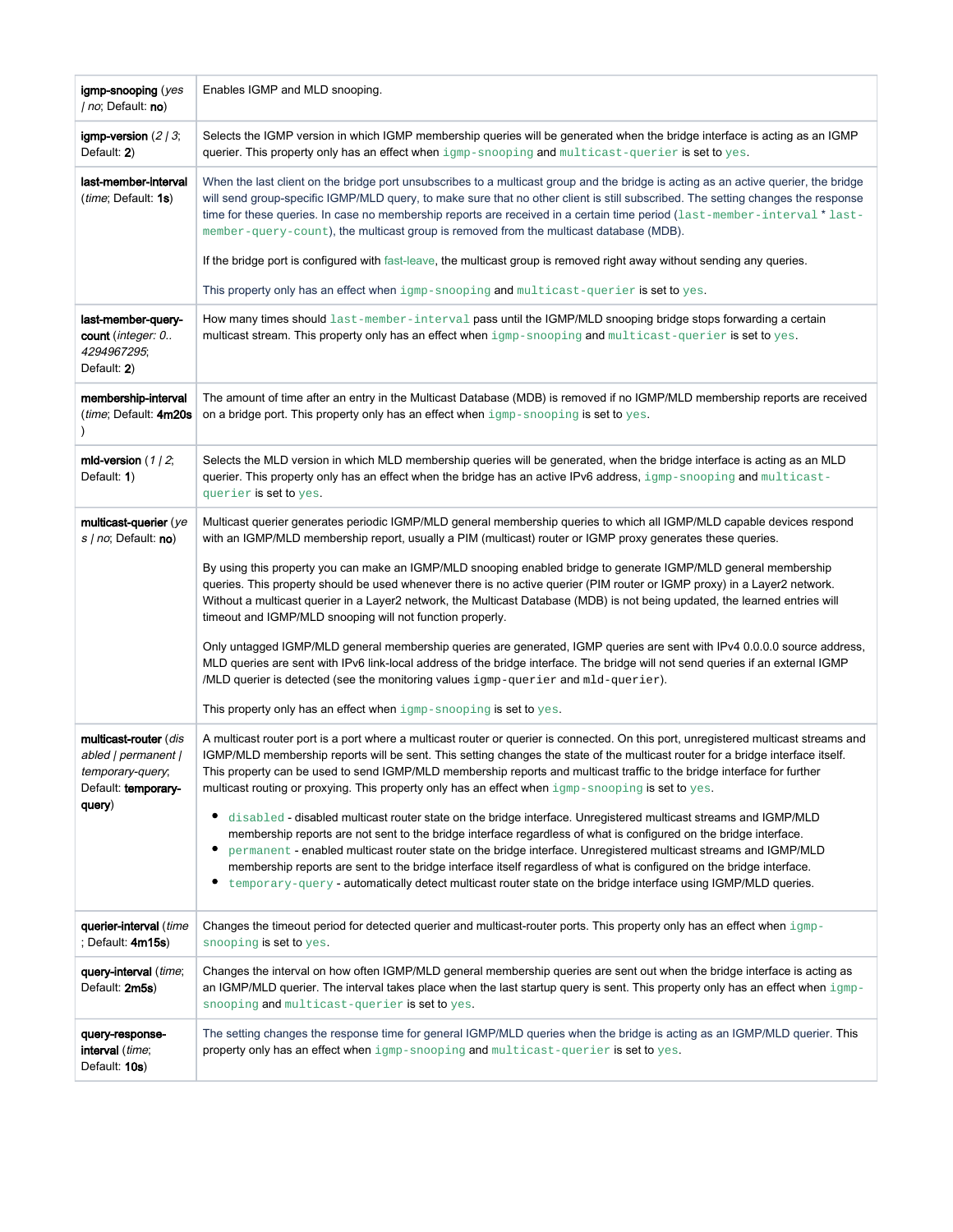| startup-query-count<br>integer: 0<br>4294967295:<br>Default: 2) | Specifies how many times general IGMP/MLD queries must be sent when bridge interface is enabled or active querier timeouts.<br>This property only has an effect when igmp-snooping and multicast-querier is set to yes. |
|-----------------------------------------------------------------|-------------------------------------------------------------------------------------------------------------------------------------------------------------------------------------------------------------------------|
| startup-query-<br><b>interval</b> (time;<br>Default: 31s250ms)  | Specifies the interval between startup general IGMP/MLD queries. This property only has an effect when $\text{i}_{\text{qmp-sm}}$ and $\text{m}$<br>ulticast-querier is set to yes.                                     |

### Sub-menu: / interface bridge port

| Property                                                                                          | <b>Description</b>                                                                                                                                                                                                                                                                                                                                                                                                                                                                                                                                                                                                                                                                                                                                                                                                                                                                                                                                                                                               |
|---------------------------------------------------------------------------------------------------|------------------------------------------------------------------------------------------------------------------------------------------------------------------------------------------------------------------------------------------------------------------------------------------------------------------------------------------------------------------------------------------------------------------------------------------------------------------------------------------------------------------------------------------------------------------------------------------------------------------------------------------------------------------------------------------------------------------------------------------------------------------------------------------------------------------------------------------------------------------------------------------------------------------------------------------------------------------------------------------------------------------|
| fast-leave (yes   no;<br>Default: no)                                                             | Enables IGMP/MLD fast leave feature on the bridge port. The bridge will stop forwarding multicast traffic to a bridge port when<br>an IGMP/MLD leave message is received. This property only has an effect when $\text{i}_{\text{qmp-sm}}$ snooping is set to yes.                                                                                                                                                                                                                                                                                                                                                                                                                                                                                                                                                                                                                                                                                                                                               |
| multicast-router (disa<br>bled   permanent  <br>temporary-query,<br>Default: temporary-<br>query) | A multicast router port is a port where a multicast router or querier is connected. On this port, unregistered multicast streams<br>and IGMP/MLD membership reports will be sent. This setting changes the state of the multicast router for bridge ports. This<br>property can be used to send IGMP/MLD membership reports and multicast streams to certain bridge ports for further multicast<br>routing or proxying. This property only has an effect when igmp-snooping is set to yes.<br>disabled - disabled multicast router state on the bridge port. Unregistered multicast streams and IGMP/MLD membership<br>reports are not sent to the bridge port regardless of what is connected to it.<br>permanent - enabled multicast router state on the bridge port. Unregistered multicast and IGMP/MLD membership reports<br>are sent to the bridge port regardless of what is connected to it.<br>temporary-query - automatically detect multicast router state on the bridge port using IGMP/MLD queries. |
| unknown-multicast-<br>flood (yes $ $ no;<br>Default: ves)                                         | Changes the multicast flood option on bridge port, only controls the egress traffic. When enabled, the bridge allows flooding<br>multicast packets to the specified bridge port, but when disabled, the bridge restricts multicast traffic from being flooded to the<br>specified bridge port. The setting affects all multicast traffic, this includes non-IP, IPv4, IPv6 and the link-local multicast ranges<br>$(e.g. 224.0.0.0/24$ and ff02::1).<br>Note that when igmp-snooping is enabled and IGMP/MLD querier is detected, the bridge will automatically restrict unknown<br>IP multicast from being flooded, so the setting is not mandatory for IGMP/MLD snooping setups.<br>When using this setting together with $\text{jump-snopping}$ , the only multicast traffic that is allowed on the bridge port is the known<br>multicast from the MDB table.                                                                                                                                                 |

## <span id="page-3-0"></span>Monitoring and troubleshooting

This section describes the IGMP/MLD snooping bridge monitoring and troubleshooting options.

To monitor learned multicast database (MDB) entries, use the print command.

Sub-menu: /interface bridge mdb

| Property                               | Description                                                                             |
|----------------------------------------|-----------------------------------------------------------------------------------------|
| <b>bridge</b> (read-only: name)        | Shows the bridge interface the entry belongs to.                                        |
| group (read-only: ipv4   ipv6 address) | Shows a multicast group address.                                                        |
| ports (read-only: name)                | Shows the bridge ports which are subscribed to the certain multicast group.             |
| vid (read-only: integer)               | Shows the VLAN ID for the multicast group, only applies when vlan-filtering is enabled. |

| [admin@MikroTik] /interface bridge mdb print |  |  |           |               |         |
|----------------------------------------------|--|--|-----------|---------------|---------|
| GROUP                                        |  |  | VID PORTS | <b>BRIDGE</b> |         |
| 229.1.1.2                                    |  |  | 10 ether3 |               | bridgel |
| 229.2.2.2                                    |  |  | 10 ether3 |               | bridge1 |
| ff1e::2010                                   |  |  | 10 ether3 |               | bridgel |
| ff1e::2011                                   |  |  | 10 ether3 |               | bridge1 |
|                                              |  |  |           |               |         |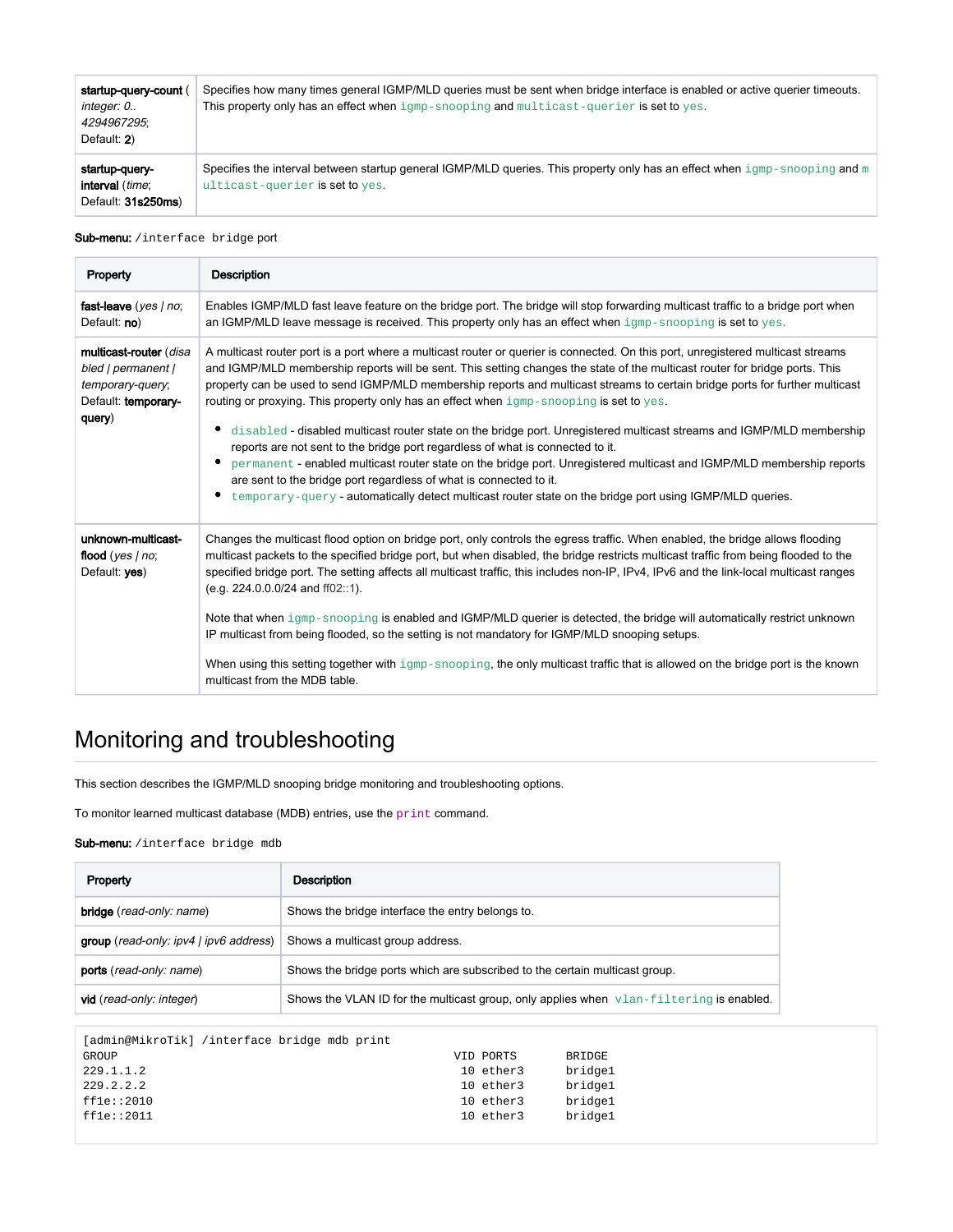## To monitor the current status of a bridge interface, use the monitor command.

## Sub-menu: /interface bridge

| Property                       | Description                                                                                                                           |
|--------------------------------|---------------------------------------------------------------------------------------------------------------------------------------|
| igmp-querier (none)            | Shows a bridge port and source IP address from the detected IGMP querier. Only shows detected external IGMP querier, local            |
| interface & IPv4               | bridge IGMP querier (including IGMP proxy and PIM) will not be displayed. Monitoring value appears only when igmp-snooping            |
| address)                       | is enabled.                                                                                                                           |
| mid-querier (none) i           | Shows a bridge port and source IPv6 address from the detected MLD querier. Only shows detected external MLD querier, local            |
| nterface & IPv6                | bridge MLD querier will not be displayed. Monitoring value appears only when igmp-snooping is enabled and the bridge has an           |
| address)                       | active IPv6 address.                                                                                                                  |
| multicast-router (yes<br>l no) | Shows if a multicast router is detected on the bridge interface. Monitoring value appears only when $\text{igm-snopping}$ is enabled. |

```
[admin@MikroTik] /interface bridge monitor bridge1
                  state: enabled
    current-mac-address: 64:D1:54:C7:3A:59
           root-bridge: yes
         root-bridge-id: 0x8000.64:D1:54:C7:3A:59
         root-path-cost: 0
              root-port: none
             port-count: 3
  designated-port-count: 3
           fast-forward: no
       multicast-router: no
           igmp-querier: ether2 192.168.10.10
            mld-querier: ether2 fe80::e68d:8cff:fe39:3824
```
To monitor the current status of bridge ports, use the monitor command.

Sub-menu: / interface bridge port

| Property | Description                                                                                                                                             |
|----------|---------------------------------------------------------------------------------------------------------------------------------------------------------|
|          | <b>multicast-router</b> (yes $ no $ ) Shows if a multicast router is detected on the port. Monitoring value appears only when igmp-snooping is enabled. |

| [admin@MikroTik] > /interface bridge port monitor [find] |                                                       |                |           |
|----------------------------------------------------------|-------------------------------------------------------|----------------|-----------|
| interface: ether2                                        |                                                       | ether3         | ether4    |
|                                                          | status: in-bridge                                     | in-bridge      | in-bridge |
| port-number: 1                                           |                                                       | $\mathfrak{D}$ | 3         |
|                                                          | role: designated-port designated-port designated-port |                |           |
| edge-port: no                                            |                                                       | yes            | yes       |
| edge-port-discovery: yes                                 |                                                       | yes            | yes       |
| point-to-point-port: yes                                 |                                                       | yes            | yes       |
| external-fdb: no                                         |                                                       | no             | no        |
| sending-rstp: yes                                        |                                                       | yes            | yes       |
| learning: yes                                            |                                                       | yes            | yes       |
| forwarding: yes                                          |                                                       | yes            | yes       |
| multicast-router: yes                                    |                                                       | no             | no        |
| hw-offload-group: switchl                                |                                                       | switch1        | switch1   |
|                                                          |                                                       |                |           |

## <span id="page-4-0"></span>Configuration examples

<span id="page-4-1"></span>Below are described the most common configuration examples. Some examples are using a bridge with VLAN filtering, so make sure to understand the filtering principles first - [bridge VLAN filtering](https://help.mikrotik.com/docs/display/ROS/Bridging+and+Switching#BridgingandSwitching-BridgeVLANFiltering), [bridge VLAN table](https://help.mikrotik.com/docs/display/ROS/Bridge+VLAN+Table).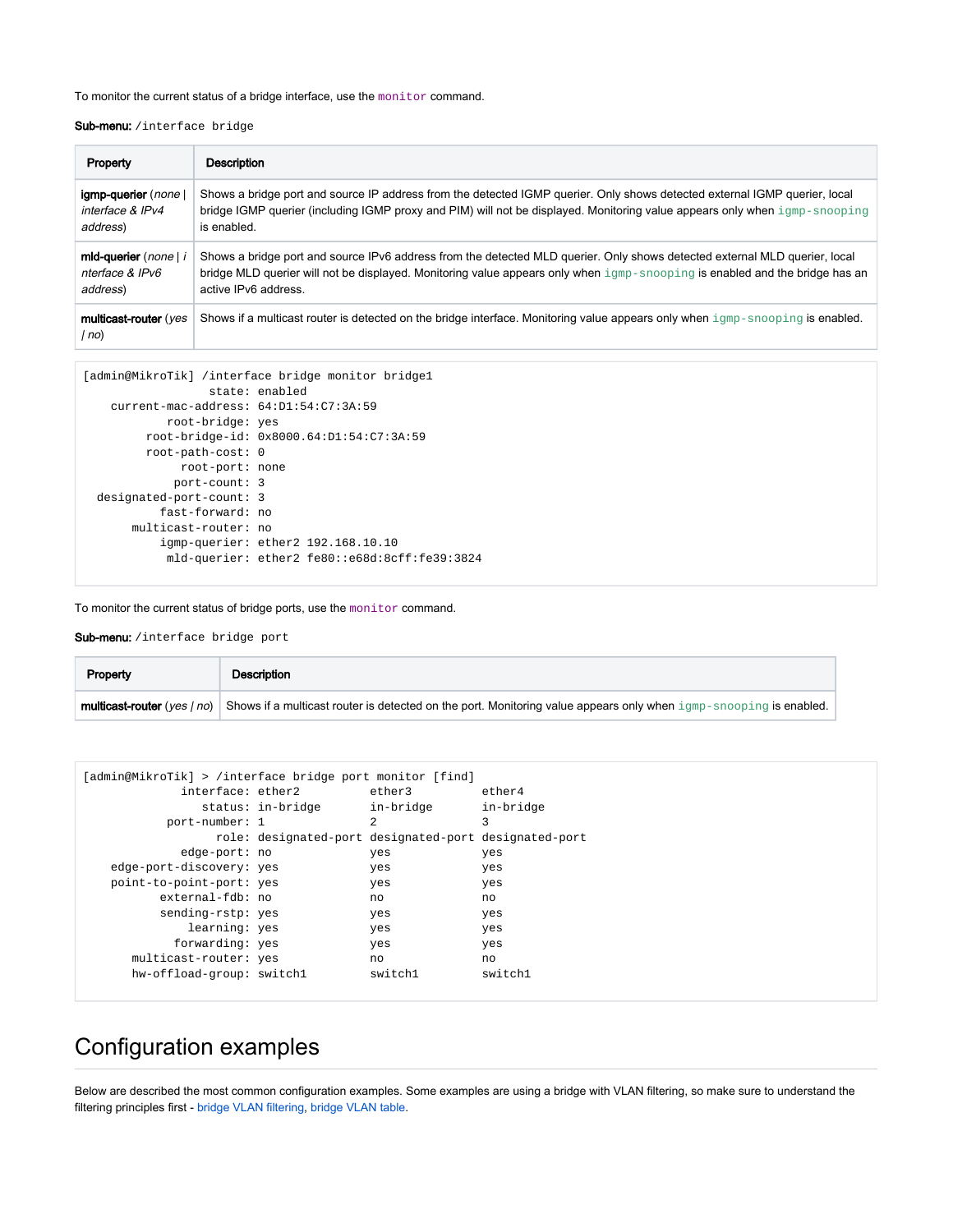## Basic IGMP snooping configuration

The first example consists only of a single IGMP snooping bridge, a single multicast source device, and a couple of multicast client devices. See a network scheme below.



## **IGMP Snooping Bridge**

First, create a bridge interface with enabled IGMP snooping. In this example, there is no active IGMP querier (no multicast router or proxy), so a local IGMP querier must be enabled on the same bridge. This can be done with a multicast-querier setting. If there is no active IGMP querier in the LAN, the unregistered IP multicast will be flooded and multicast entries will always timeout from the multicast database.

```
/interface bridge
add igmp-snooping=yes multicast-querier=yes name=bridge1
```
## Then add necessary interfaces as bridge ports.

```
/interface bridge port
add bridge=bridge1 interface=ether2
add bridge=bridge1 interface=ether3
add bridge=bridge1 interface=ether4
add bridge=bridge1 interface=ether5
```
The basic IGMP snooping configuration is finished. Use "/interface bridge mdb print" command to monitor the active multicast groups. If necessary, you can configure an IP address and [DHCP server](https://help.mikrotik.com/docs/display/ROS/DHCP#DHCP-ConfigurationExamples) on the same bridge interface.

## <span id="page-5-0"></span>IGMP snooping configuration with VLANs

The second example adds some complexity. There are two IGMP snooping bridges and we need to isolate the multicast traffic on a different VLAN. See a network scheme below.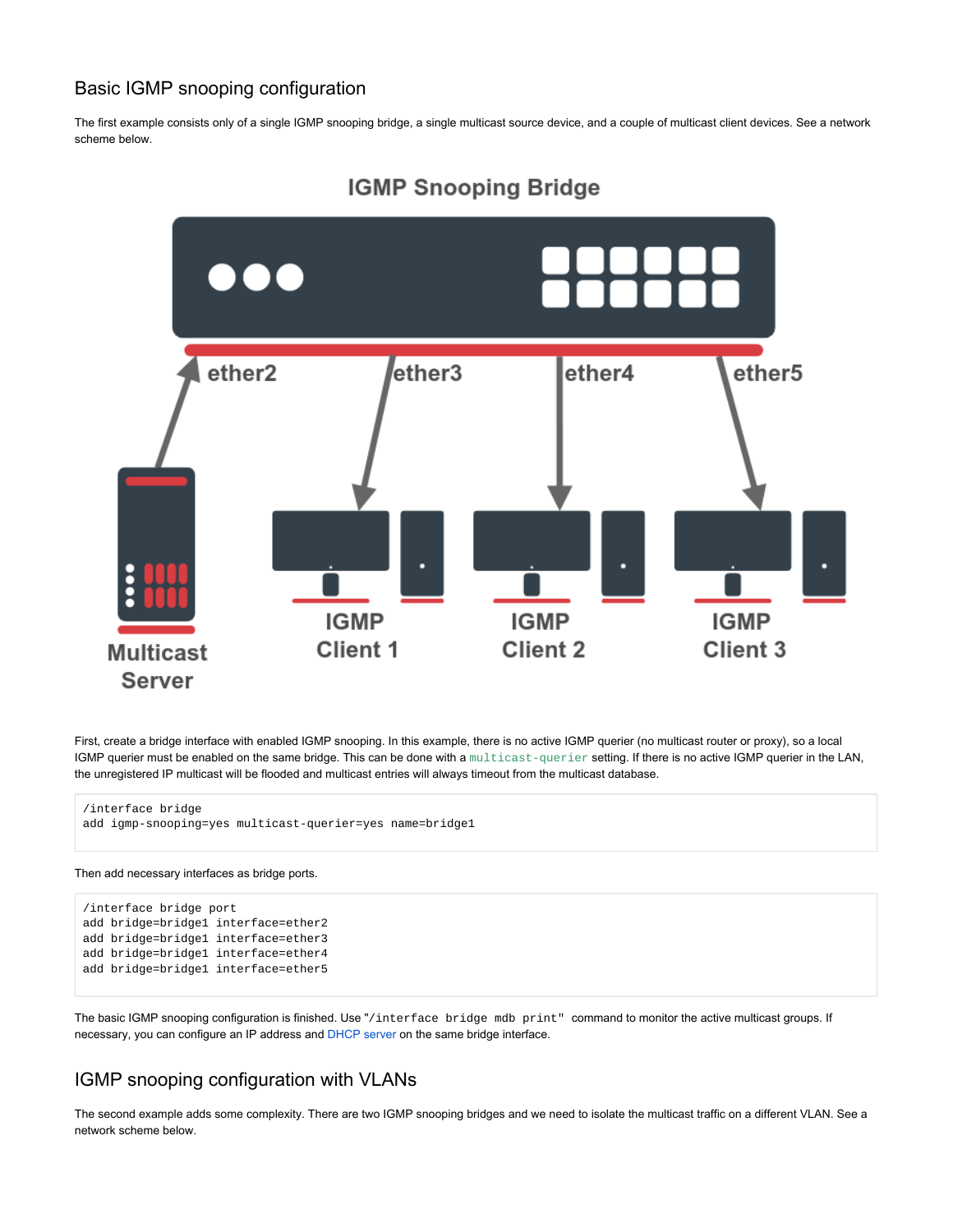

First, create a bridge on both devices and add needed interfaces as bridge ports. To change untagged VLAN for a bridge port, use the  $\text{pvid}$  setting. The Bridge1 will be acting as an IGMP querier. Below are configuration commands for the Bridge1:

```
/interface bridge
add igmp-snooping=yes multicast-querier=yes name=bridge1
/interface bridge port
add bridge=bridge1 interface=ether2 pvid=10
add bridge=bridge1 interface=ether3 pvid=10
add bridge=bridge1 interface=ether4 pvid=10
add bridge=bridge1 interface=ether5 pvid=20
add bridge=bridge1 interface=sfp-sfpplus1 pvid=10
```
### And for the Bridge2:

```
/interface bridge
add igmp-snooping=yes name=bridge1
/interface bridge port
add bridge=bridge1 interface=ether3 pvid=10
add bridge=bridge1 interface=ether4 pvid=10
add bridge=bridge1 interface=ether5 pvid=20
add bridge=bridge1 interface=sfp-sfpplus1 pvid=10
```
Bridge IGMP querier implementation can only send untagged IGMP queries. In case tagged IGMP queries should be sent or IGMP queries should be generated in multiple VLANs, it is possible to install a [multicast package](https://help.mikrotik.com/docs/display/ROS/Packages), add a VLAN interface and configure a [PIM interface](https://wiki.mikrotik.com/wiki/Manual:Routing/Multicast#Interfaces) on VLAN. The PIM interface can be used as an IGMP querier.

Make sure to configure [management access](https://help.mikrotik.com/docs/display/ROS/Bridging+and+Switching#BridgingandSwitching-Managementaccessconfiguration) for devices. It is essential when configuring a bridge with VLAN filtering. In this example, a VLAN 99 interface with an IP address is added to the bridge. This VLAN will be allowed on the tagged sfp-sfpplus1 port. Below are configuration commands for the Bridge1: